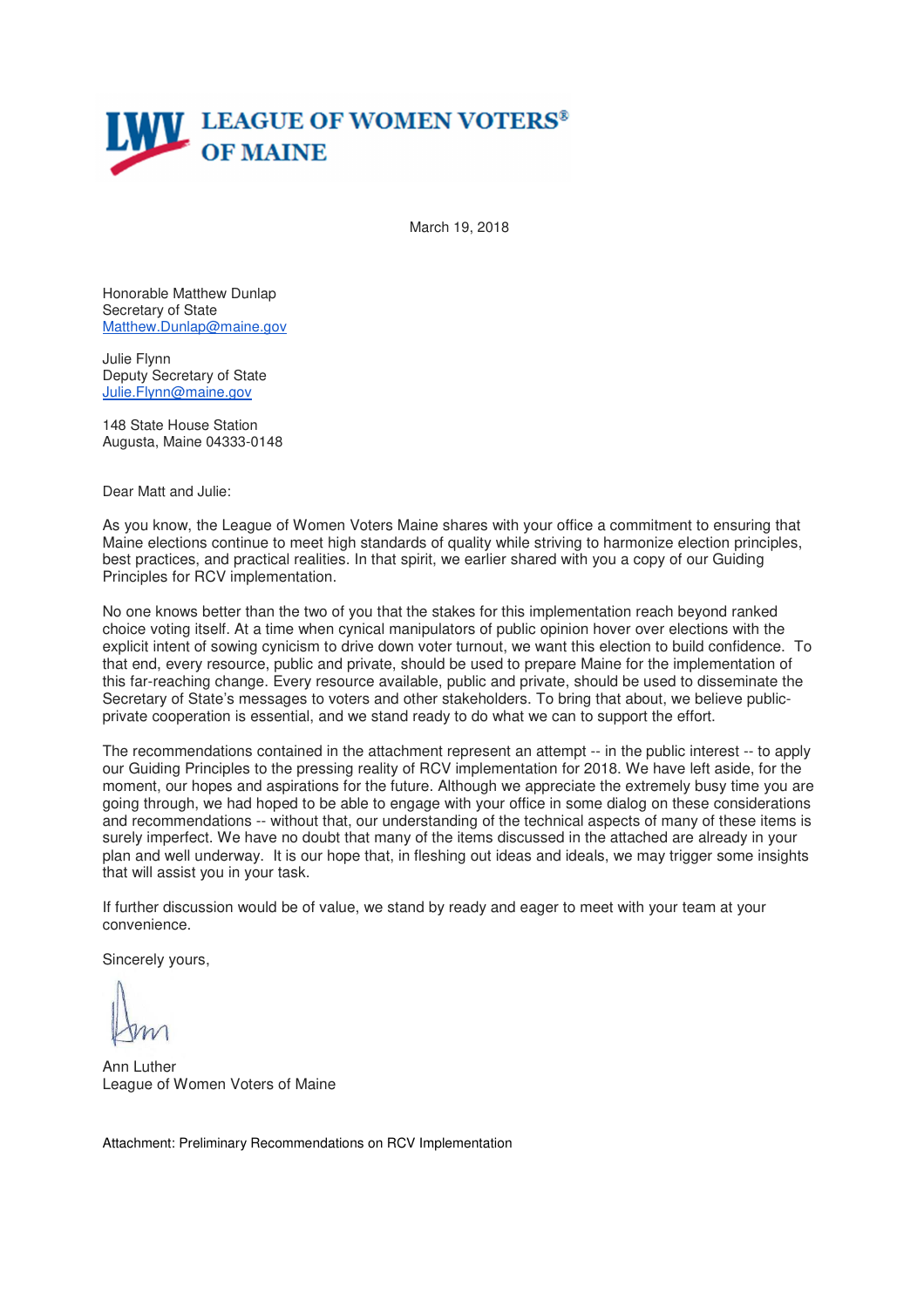## **Preliminary Recommendations on RCV Implementation**

|                      | <b>Background, Assumptions, and</b><br><b>Rationale</b>                                                                                                                                                                                                                                                                                                                                                                                                                                                                                                                                                         | <b>Recommendations</b>                                                                                                                                                                                                                                                                                                                                                                                                                                                                 |
|----------------------|-----------------------------------------------------------------------------------------------------------------------------------------------------------------------------------------------------------------------------------------------------------------------------------------------------------------------------------------------------------------------------------------------------------------------------------------------------------------------------------------------------------------------------------------------------------------------------------------------------------------|----------------------------------------------------------------------------------------------------------------------------------------------------------------------------------------------------------------------------------------------------------------------------------------------------------------------------------------------------------------------------------------------------------------------------------------------------------------------------------------|
| Rulemaking           | We understand that emergency rules may<br>be promulgated soon now that the<br>people's veto is certified for the June<br>ballot. We also understand that there will<br>be a brief public comment period on<br>those emergency rules. We hope that<br>there will be an opportunity to revisit<br>those rules in a non-emergency process<br>with robust public comment before the<br>November election should the people's<br>veto prevail in June.                                                                                                                                                               | We recommend that rulemaking for the<br>2018 elections be conducted with as much<br>public input as practical given the short<br>time frame.                                                                                                                                                                                                                                                                                                                                           |
| <b>Ballot Design</b> | Following the principle of economy, RCV<br>and non-RCV elections can be placed on<br>the same ballot in the order specified by<br>Maine statute. The order of contests on<br>the ballot should be consistent<br>throughout the state. To the greatest<br>extent possible, this should be done using<br>the minimum number of ballot sheets<br>while maintaining the high standard set<br>by past practice for readability and to<br>avoid confusion at local polling places.                                                                                                                                    | We recommend that the SOS design a<br>ballot that fits the minimum number of<br>pages in order to hold down expenses. We<br>do not recommend separating RCV and<br>non-RCV races on separate ballot pages<br>except as might make ballot handing easier<br>for local election officials.<br>We recommend that the ballot contain<br>clear, simple instructions at each transition<br>between RCV and non-RCV contests.                                                                 |
|                      | There is no technical reason to require a<br>separate ballot page for RCV contests.<br>The principle of accessibility asks that as<br>far as possible, the ballot design employ<br>best practices for voter comprehension;<br>that it contain clear, simple instructions<br>for voters; and that voters experiencing<br>cognitive or physical disabilities have the<br>same opportunity as other voters to vote<br>their ranked-choice ballot privately and<br>independently.<br>The RCV law says that no fewer than six<br>ranking options should be presented to<br>voters. This gives election officials the | We recommend that there be an<br>opportunity for public comment on the<br>ballot design as early in the process as<br>possible.<br>We recommend that the order of contests<br>on the ballot be consistent throughout the<br>state, regardless of whether there is<br>variation by precinct as to which races are<br>RCV races and which are not.<br>We recommend that the number of<br>ranking options correspond to the number<br>of candidates as long as there are six or<br>fewer. |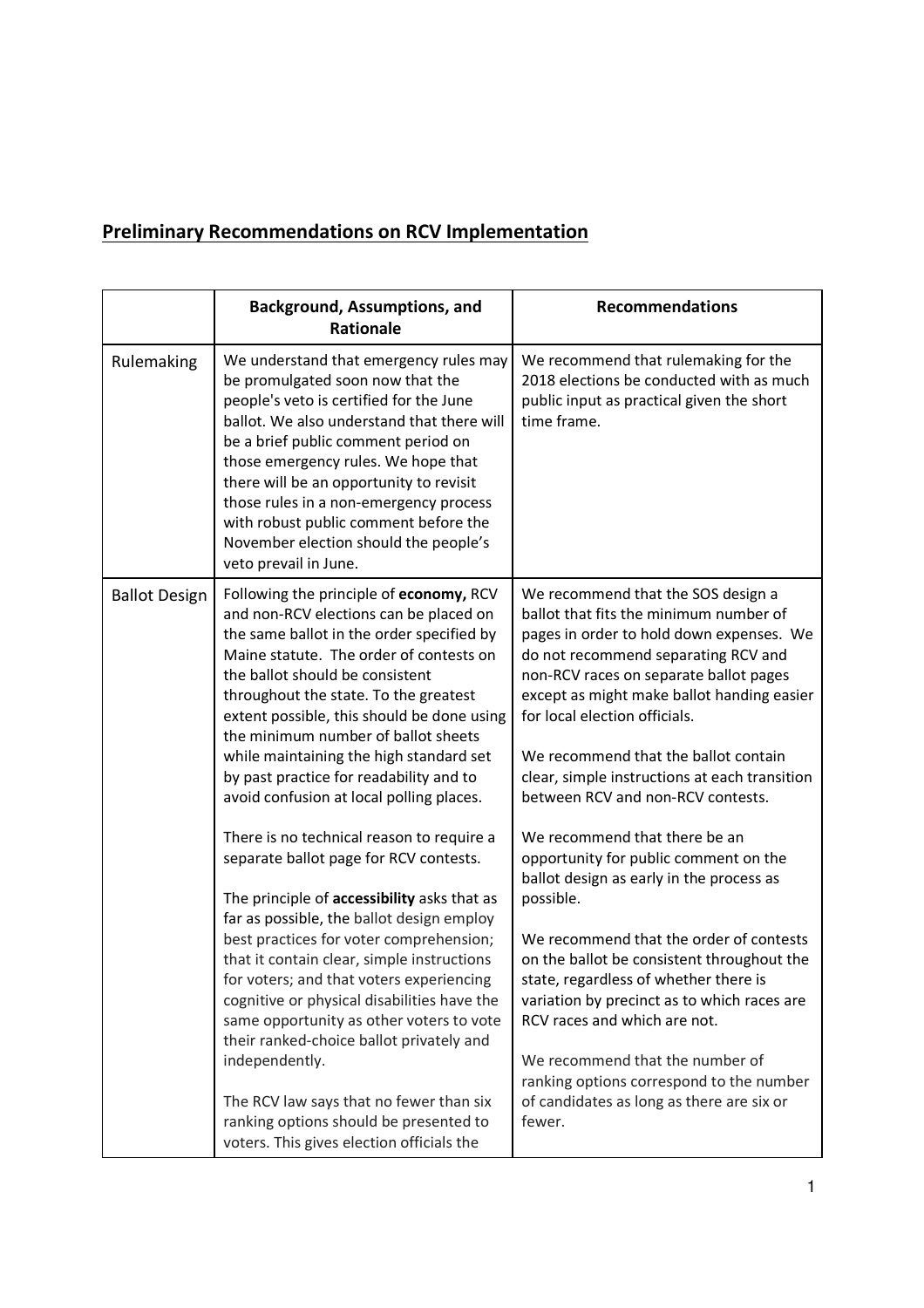|                                                    | option of offering more than six rankings<br>if there are more than six candidates. It<br>also seems to imply that six ranking<br>options need to be presented even if<br>there are fewer than six candidates.                                                                                                                                                                                                                                                                                                                                                                                                                                                                                                                                                                                                                                                                                                                                                                                                                                                                                                                                                                                               | We recommend that no more than six<br>ranking options be provided even if there<br>are more than six candidates.<br>We recommend that races where only two<br>candidates are contesting the election be<br>presented as non-RCV contests.                                                                                                                                                                                                                                                                                                                                                                                                                                                                                                                                                                                                                                                                                                                                  |
|----------------------------------------------------|--------------------------------------------------------------------------------------------------------------------------------------------------------------------------------------------------------------------------------------------------------------------------------------------------------------------------------------------------------------------------------------------------------------------------------------------------------------------------------------------------------------------------------------------------------------------------------------------------------------------------------------------------------------------------------------------------------------------------------------------------------------------------------------------------------------------------------------------------------------------------------------------------------------------------------------------------------------------------------------------------------------------------------------------------------------------------------------------------------------------------------------------------------------------------------------------------------------|----------------------------------------------------------------------------------------------------------------------------------------------------------------------------------------------------------------------------------------------------------------------------------------------------------------------------------------------------------------------------------------------------------------------------------------------------------------------------------------------------------------------------------------------------------------------------------------------------------------------------------------------------------------------------------------------------------------------------------------------------------------------------------------------------------------------------------------------------------------------------------------------------------------------------------------------------------------------------|
| <b>Ballot</b><br>Scanners and<br><b>Tabulators</b> | For the initial implementation of RCV, the<br>State's current lease with ES&S is<br>assumed to be in place. Expansion of the<br>number of machine count towns, though<br>desirable, is not necessary for the 2018<br>elections under the principle of economy.<br>Adding additional machines on a short-<br>term basis to our current lease<br>agreement does not appear to be<br>essential or cost-effective, although we<br>understand that some towns will need to<br>lease additional equipment to process<br>separate ballots for municipal elections.<br>To make the process as accessible to<br>voters as possible, scanners should be<br>programmed to provide error messages<br>and a chance for the voter to re-vote for:<br>Over-ranking a candidate --<br>ranking the same candidate more<br>than once<br>Over-voting -- assigning "tying"<br>rankings to two or more<br>candidates -- assigning two<br>different candidates the same<br>rank. [Note that this is the only<br>condition that would cause lower-<br>ranked choices to be invalidated.]<br>Under-voting -- skipping a rank<br>while voting subsequent ranks, for<br>example, ranking #1 and #2,<br>skipping #3 and #4, ranking #5. | We recommend that no additional scanners<br>be procured by the state for 2018 unless<br>they can be leased at a rate comparable to<br>those already deployed (except that we do<br>support procuring additional scanners for a<br>central scanning facility).<br>We recommend that scanners be<br>programmed to inform voters of errors as<br>ballots are fed into the scanners and to<br>provide voters an opportunity to correct<br>their ballot before it is cast.<br>We recommend that scanner error<br>notifications clearly identify RCV contest<br>errors such as tied rankings, rank-skipping,<br>and over-ranking.<br>We do not recommend an error notification<br>in situations where a voter does not utilize<br>all the rankings available.<br>In order to eliminate ambiguity in the<br>interpretation of voter intent, we<br>recommend that over-vote errors -- tying<br>ranks -- invalidate the ballot for that ranking<br>and for all subsequent rankings. |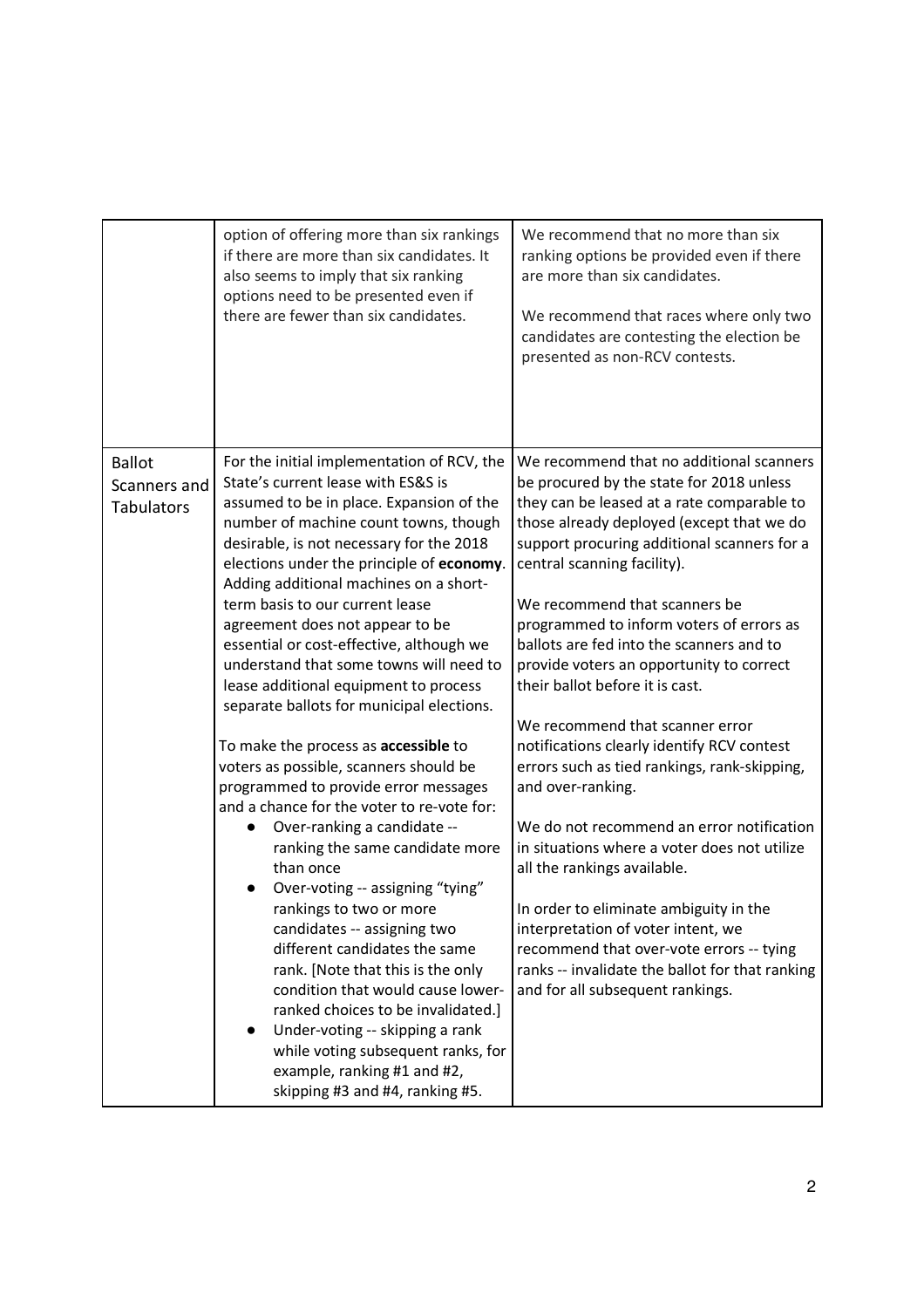| Software &<br>Hardware for<br>Aggregation<br>& Ranking<br>Rounds | Software should be capable of exporting<br>election CVR data in a format compatible<br>with commonly used spreadsheet and<br>statistical programs -- for example, a CSV<br>text file.                       | To ensure transparency and credibility of<br>the result, we recommend that the<br>election's cast vote records be made<br>publicly available in a common data format<br>(such as CSV, XLS, etc) as soon as they are<br>received. |
|------------------------------------------------------------------|-------------------------------------------------------------------------------------------------------------------------------------------------------------------------------------------------------------|----------------------------------------------------------------------------------------------------------------------------------------------------------------------------------------------------------------------------------|
|                                                                  | The software should be capable of<br>exporting round-by-round data reports,<br>including a cast vote record based on<br>ballot status after each round.                                                     | We recommend that diagnostic reports of<br>election quality indicators be generated for<br>each round of balloting, including the<br>number of exhausted ballots, the number of                                                  |
|                                                                  | The software should generate diagnostic<br>reports for each round (e.g. including the<br>number of exhausted ballots, ballots                                                                               | invalidated ballots/rankings, and the<br>number of overvotes.                                                                                                                                                                    |
|                                                                  | counted).                                                                                                                                                                                                   | We recommend that the cast vote record<br>be sortable by municipality and election                                                                                                                                               |
|                                                                  | The software should not rely on any online<br>updates or repairs. The computer                                                                                                                              | jurisdiction.                                                                                                                                                                                                                    |
|                                                                  | hardware using this software should be<br>offline, ideally as a hardened computer.                                                                                                                          | We recommend that the computer that<br>aggregates the municipal cast vote records<br>be hardened and operated offline.                                                                                                           |
|                                                                  | Software should be capable of generating                                                                                                                                                                    |                                                                                                                                                                                                                                  |
|                                                                  | activity logs and reports pertaining to<br>election accuracy.                                                                                                                                               | We recommend that a detailed activity log<br>be made publicly available each day<br>beginning the day after Election Day and                                                                                                     |
|                                                                  | Software should be capable of identifying<br>permitted/non-permitted memory devices<br>and digitally marking those devices that<br>have been read.                                                          | continuing until final election results are<br>certified.                                                                                                                                                                        |
|                                                                  | The format of the cast vote record report<br>should be designed for ease of use with<br>the recount protocol. Among other<br>considerations, this may require that<br>results be sortable by town/precinct. |                                                                                                                                                                                                                                  |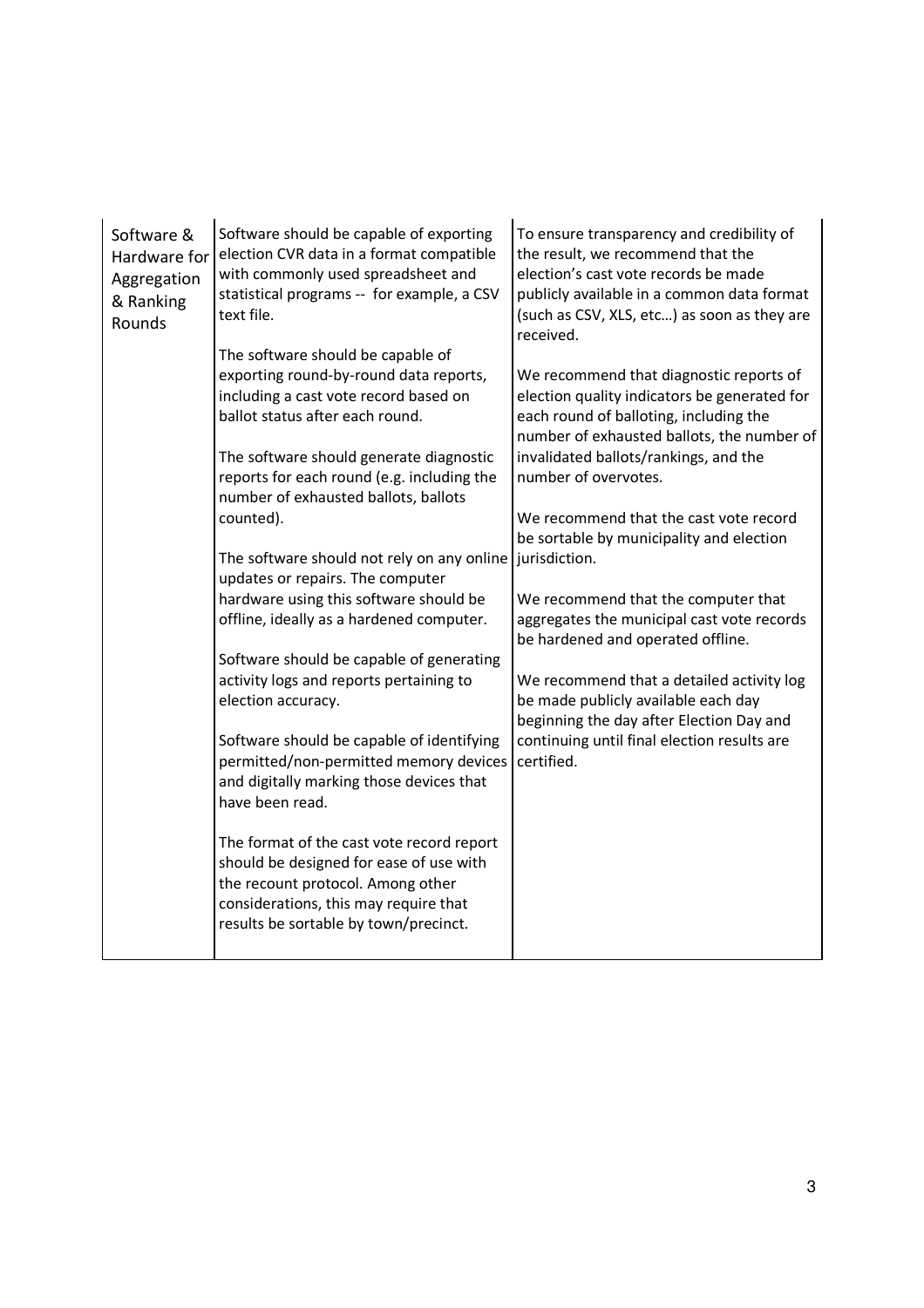| <b>UOCAVA</b> and<br>Absentee<br>Voting      | The implementation of RCV requires<br>extensive voter education, including<br>outreach to absentee voters who will not<br>have access to the same levels of support<br>as Election Day voters.                                                                                                                                                                                                                                                                                                                                                                                                                                                                                                                                                                     | We recommend that the absentee and<br>UOCAVA voting websites be updated with<br>RCV instructions.<br>We recommend that mailed ballots include<br>an informational insert.<br>We recommend that clerks be instructed to<br>offer informational materials to voters<br>picking up absentee ballots at the town<br>office or voting in the presence of the clerk.<br>We recommend that local election officials<br>be trained to offer assistance to voters who<br>request it in completing their RCV ballot.<br>Such assistance should be offered from a<br>neutral posture -- neither negative nor<br>positive as to the benefits or drawbacks of<br>RCV, so as to avoid any appearance of<br>influencing the vote on the people's veto<br>question. |
|----------------------------------------------|--------------------------------------------------------------------------------------------------------------------------------------------------------------------------------------------------------------------------------------------------------------------------------------------------------------------------------------------------------------------------------------------------------------------------------------------------------------------------------------------------------------------------------------------------------------------------------------------------------------------------------------------------------------------------------------------------------------------------------------------------------------------|-----------------------------------------------------------------------------------------------------------------------------------------------------------------------------------------------------------------------------------------------------------------------------------------------------------------------------------------------------------------------------------------------------------------------------------------------------------------------------------------------------------------------------------------------------------------------------------------------------------------------------------------------------------------------------------------------------------------------------------------------------|
| <b>Election Day</b><br>Protocols-<br>Signage | Instructions placed near the entrance to<br>balloting area should include:<br>A sample ballot with transitions<br>between RCV and non-RCV<br>contests clearly marked<br>Instructions for completing the<br>$\bullet$<br>ballot: mark one and only one per<br>row; mark one and only one per<br>column<br>Instructions that point out the<br>$\bullet$<br>consequences of<br>o Failing to mark a complete<br>set of preference ranks<br>Bullet voting -- ranking the<br>O<br>same candidate 1st<br>through 6th<br>Over-ranking a candidate -<br>$\circ$<br>- ranking the same<br>candidate more than once<br>Assigning "tying" rankings<br>O<br>to two or more candidates<br>-- assigning two different<br>candidates the same rank.<br>[Note that this is the only | We recommend clear signage at each<br>polling place to help voters complete their<br>ballot and avoid errors.<br>Again, we recommend that poll workers<br>and local election officials be trained to<br>offer assistance to voters in completing<br>their RCV ballot. Such assistance should be<br>offered from a neutral posture -- neither<br>negative nor positive as to the benefits or<br>drawbacks of RCV, so as to avoid any<br>appearance of influencing the vote on the<br>people's veto question.                                                                                                                                                                                                                                         |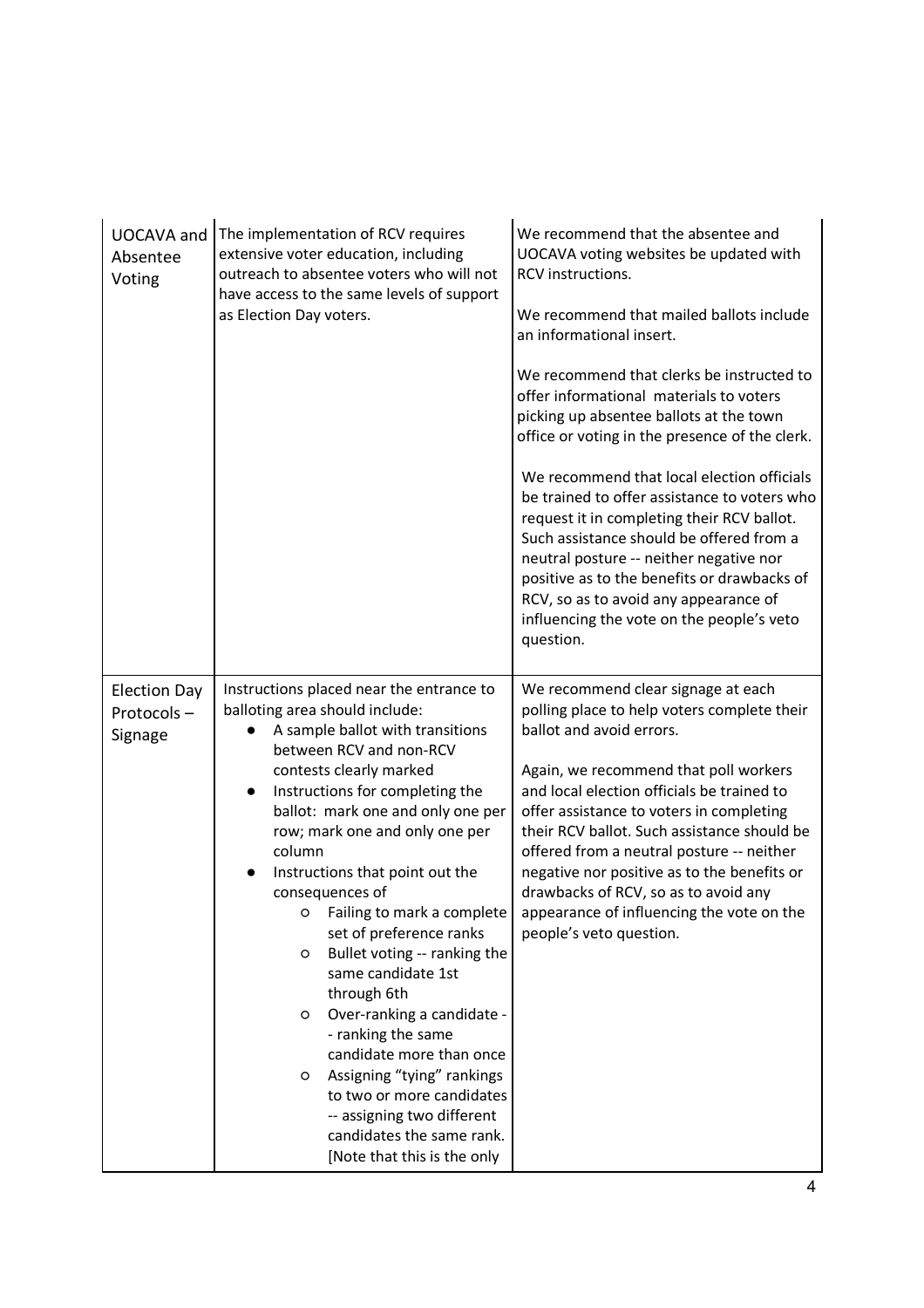|                                               | condition that would<br>cause lower-ranked<br>choices to be invalidated.]<br>Under-voting -- skipping a<br>O<br>rank<br>Reminders should be placed in a visible<br>location in front of the tabulator/ballot<br>box (TBD).                                                                                                                                                                                                                                                                                                                                                                                                               |                                                                                                                                                                                                                                                                                                                                                                                                                                                                                                                                                                                                                                                                                                                                                                                                                 |
|-----------------------------------------------|------------------------------------------------------------------------------------------------------------------------------------------------------------------------------------------------------------------------------------------------------------------------------------------------------------------------------------------------------------------------------------------------------------------------------------------------------------------------------------------------------------------------------------------------------------------------------------------------------------------------------------------|-----------------------------------------------------------------------------------------------------------------------------------------------------------------------------------------------------------------------------------------------------------------------------------------------------------------------------------------------------------------------------------------------------------------------------------------------------------------------------------------------------------------------------------------------------------------------------------------------------------------------------------------------------------------------------------------------------------------------------------------------------------------------------------------------------------------|
| Election<br><b>Night Results</b><br>Reporting | Machine-count towns should retain a<br>duplicate of the cast vote record memory<br>stick that will be stored in a lockbox along<br>with other election materials.<br>The memory stick to be sent for central<br>processing should be stored in a lockbox<br>until its removal at the time of shipping.<br>The warden and observers should be<br>present to sign the lockbox log.<br>Local election officials in both hand-<br>cound and machine-count towns should<br>announce totals on election night, just as<br>they do now, including the number of<br>ballots cast and the number of first-<br>choice rankings for each candidate. | For RCV contests, we recommend that each<br>town report first round totals on Election<br>Night, including number of ballots cast in<br>each race and number of first-choice<br>rankings for each candidate. This means<br>that tabulation machines should be<br>programmed to report first-round results<br>for RVC contests.<br>We recommend that election night and<br>next-day processing be open to public<br>observation.<br>We recommend that a duplicate memory<br>stick containing the CVR copy be created<br>and sealed with other election materials in<br>a tamper-proof lockbox.<br>We recommend that hand-count towns<br>count first-choice rankings on election<br>night and announce the number of ballots<br>cast in each race and the number of first-<br>choice rankings for each candidate. |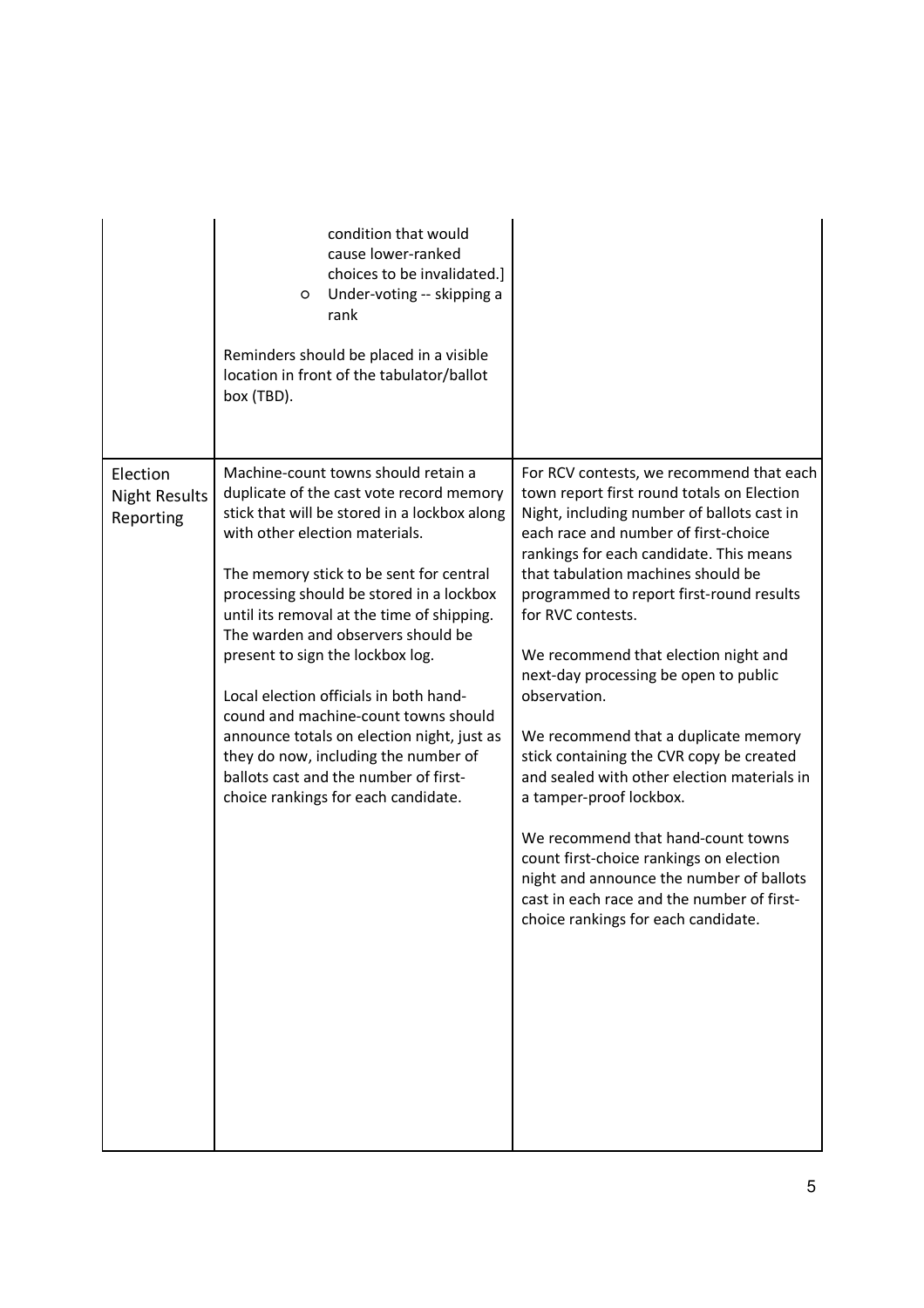| <b>Election Data</b><br>Transport<br>and Security | A voting system is said to be software<br>independent if an undetected error in the<br>software cannot cause an undetectable<br>change in the election outcome. This<br>condition is generally satisfied if the                                                                                                                       | We recommend continued reliance on<br>voter-verified paper ballots in RCV races, as<br>is currently done for state and federal<br>elections in Maine.                                                                                                                 |
|---------------------------------------------------|---------------------------------------------------------------------------------------------------------------------------------------------------------------------------------------------------------------------------------------------------------------------------------------------------------------------------------------|-----------------------------------------------------------------------------------------------------------------------------------------------------------------------------------------------------------------------------------------------------------------------|
|                                                   | result can be confirmed in a paper trail.<br>For security purposes, Maine should<br>insist that all votes be cast on a voter-<br>verified paper ballot, as they are today.<br>Existing lockbox protocols for securing                                                                                                                 | We recommend that lockbox protocols<br>currently in place be retained. At the time<br>when memory sticks are to be shipped for<br>central counting, the warden and observers<br>should be present to remove the memory<br>stick and sign the lockbox activity log.    |
|                                                   | paper ballots should be retained.<br>Where central scanning is required, in<br>order to preserve the chain of custody<br>and the integrity of municipal records,<br>scanning should be performed one<br>municipality at a time, with a separate<br>memory stick generated for each town.<br>Ballots should be returned to the tamper- | We recommend that the contents of the<br>lockboxes never be commingled by town.<br>Lockboxes that are needed for both central<br>scanning and recount purposes should be<br>opened for those purposes in sequential<br>order.<br>We recommend state police escort for |
|                                                   | proof containers before scanning the next<br>municipality. Ballots from different<br>towns should not be commingled.                                                                                                                                                                                                                  | lockboxes with paper ballots sent for<br>central scanning.                                                                                                                                                                                                            |
|                                                   | If ballots from the same hand-count town<br>are required for both central RCV<br>scanning and a non-RCV recount, the<br>integrity of the lockbox should be<br>maintained, and the contents of the                                                                                                                                     | We recommend that memory sticks be<br>transported in tamper-evident packaging<br>by first- or second-day registered mail<br>wherever possible, using the most secure<br>and expeditious means available.                                                              |
|                                                   | lockbox should remain intact, with one<br>operation completed before another<br>operation begins. Presumably this would<br>mean scanning for RCV first, then                                                                                                                                                                          | We recommend receipt verification of<br>election material sent for central scanning<br>and aggregation.                                                                                                                                                               |
|                                                   | advancing the entire lockbox/municipality<br>to the recount area.                                                                                                                                                                                                                                                                     | We recommend extending existing lockbox<br>protocols and inventory management for<br>memory sticks sent for central aggregation.                                                                                                                                      |
|                                                   | Where necessary for hand-count towns<br>to send their paper ballots to a central or<br>regional scanning facility, ballots should<br>be transported in their lockboxes by state<br>police.                                                                                                                                            |                                                                                                                                                                                                                                                                       |
|                                                   | For machine-count towns, memory sticks<br>should be transported by one- or two-day<br>registered/certified mail (most secure<br>available option per jurisdiction) in                                                                                                                                                                 |                                                                                                                                                                                                                                                                       |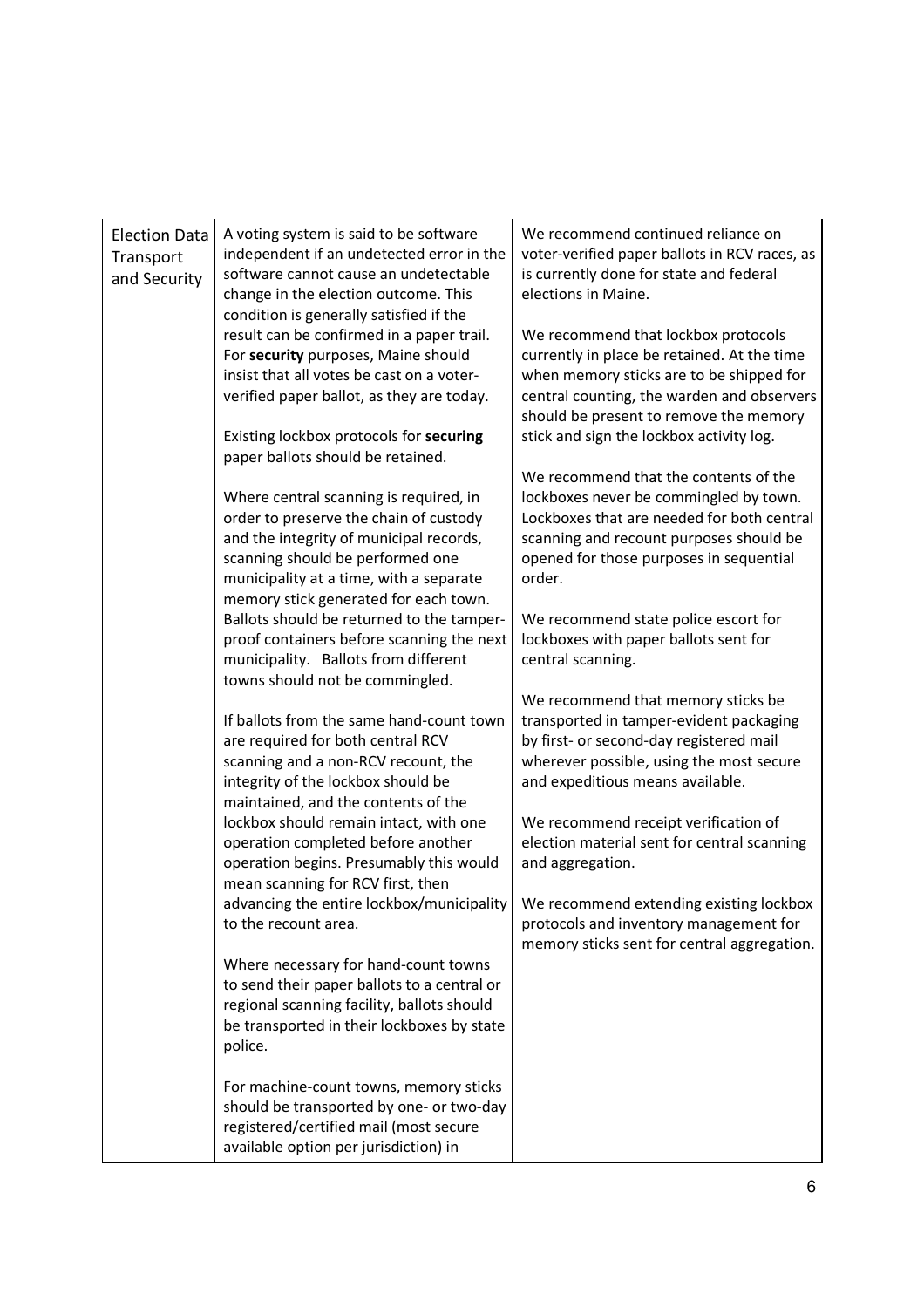tamper-evident packaging. State police escort need only be used where there is no USPS or commercial courier option is available.

For both paper ballots and memory sticks, towns should check their retained ballot records against the results reported by the SOS and return an affirmation to SOS that these results agree:

- SOS should publish daily reports of towns whose election results have been delivered to the central scanning/counting facility and those still not received
- SOS should publish receipt of ballots by number cast within X days of receipt
- SOS should publish ballots cast per candidate for round 1 within Y days of receipt

There should be a **secure**, tamper-proof receptacle(s) at the central counting site for storage of memory sticks inventoried by town. Protocols for handling memory sticks and inventory should be functionally equivalent to those for ballots.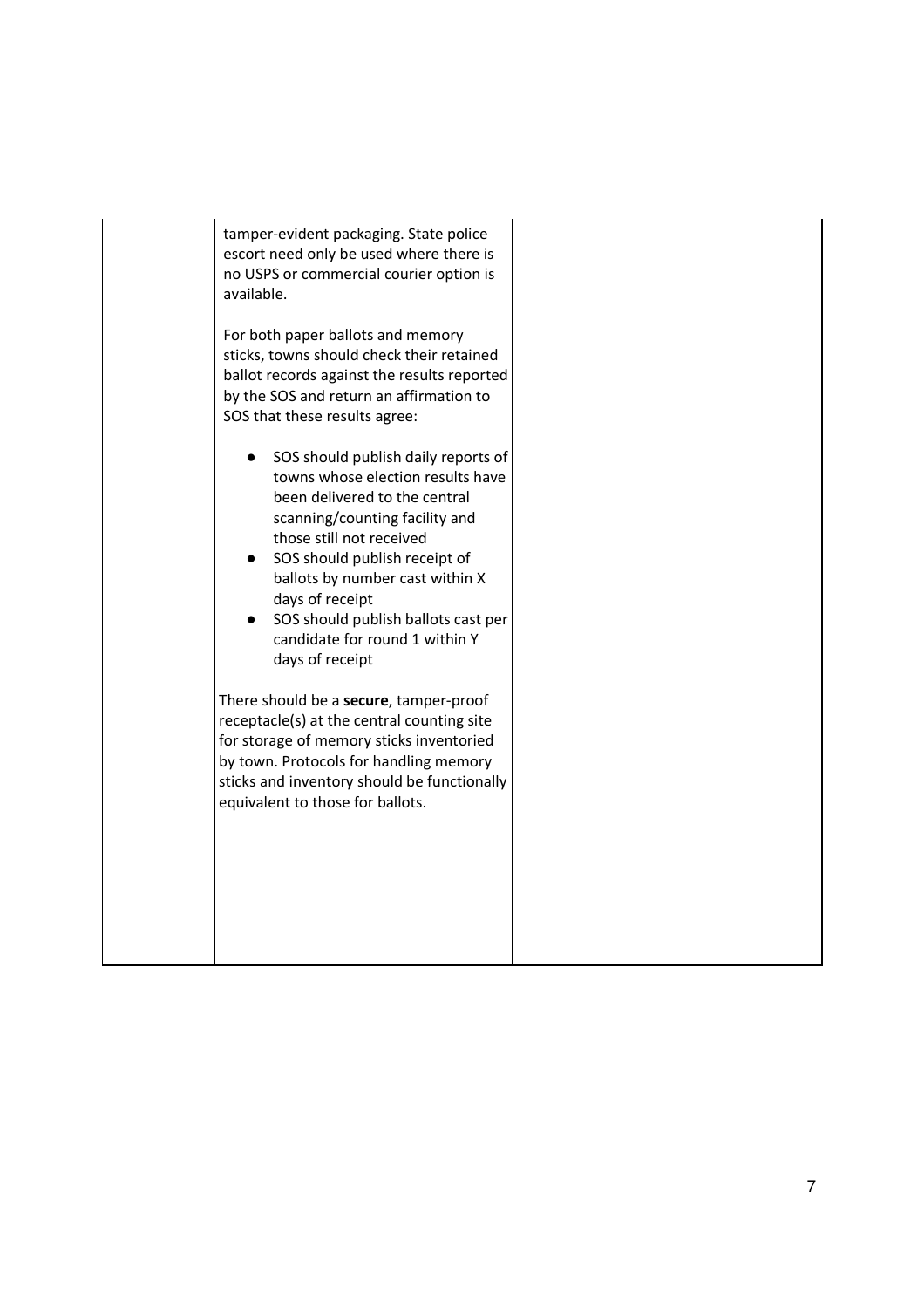| Post-Election<br>Night<br>Reporting | To insure timely results, towns should<br>send their election results to the SOS<br>within 24 hours of the close of polls. For<br>machine-count towns, that means that<br>memory sticks should be post-marked the<br>day after the election. For hand-count<br>towns, election materials should be<br>sealed in lockboxes ready for state policy<br>transport by the end of the day after the<br>election.<br>A confirmation count of ballot<br>records/ballots sent to the central<br>counting facility should be sent in<br>separately by the end of the day after the<br>election. This could be sent by fax or<br>email.<br>If these benchmarks are not met, the SOS<br>should first call the delinquent town. If no<br>satisfactory answer is received, SOS<br>should send a messenger at town<br>expense to collect the ballot records.<br>The SOS should provide an Election<br>Results landing page for public<br>accessibility and transparent display of | We recommend that towns be asked to<br>submit their election results to the SOS for<br>central processing within 24 hours of the<br>close of polls on Election Day.<br>We recommend that the status of these<br>returns be posted on a publicly accessible<br>web site.<br>We do not insist on processing the<br>rank/elimination rounds in a public setting<br>for this initial implementation, but we<br>recommend that some provision be made<br>for limited public observation of the<br>process.<br>We also recommend that the results be<br>announced at the end of each<br>rank/elimination round.<br>We do recommend online posting of key<br>indicators of progress through the post-<br>election period until the final, official<br>election results are released.<br>We recommend that the entire electronic<br>CVR be published by precinct in an |
|-------------------------------------|--------------------------------------------------------------------------------------------------------------------------------------------------------------------------------------------------------------------------------------------------------------------------------------------------------------------------------------------------------------------------------------------------------------------------------------------------------------------------------------------------------------------------------------------------------------------------------------------------------------------------------------------------------------------------------------------------------------------------------------------------------------------------------------------------------------------------------------------------------------------------------------------------------------------------------------------------------------------|----------------------------------------------------------------------------------------------------------------------------------------------------------------------------------------------------------------------------------------------------------------------------------------------------------------------------------------------------------------------------------------------------------------------------------------------------------------------------------------------------------------------------------------------------------------------------------------------------------------------------------------------------------------------------------------------------------------------------------------------------------------------------------------------------------------------------------------------------------------|
|                                     | Town by town receipts of official<br>and unofficial election results as<br>described above<br><b>Completed Races and On-Going</b><br>Contests<br>For Completed Races, the<br>consolidated CVR by precinct in an<br>accessible electronic format<br>For On-Going Contests, results<br>$\bullet$<br>should be reported as standings<br>by round with "No Winner to<br>Report" clearly marking off the<br>undecided contests.<br>Best practices in election<br>reporting should be identified<br>during the implementation<br>process and used to guide the                                                                                                                                                                                                                                                                                                                                                                                                           | assembled.<br>We recommend that preliminary results of<br>rank/elimination rounds be made public as<br>soon as at least 95% of ballots have been<br>received, processed, and loaded into the<br>consolidated CVR.                                                                                                                                                                                                                                                                                                                                                                                                                                                                                                                                                                                                                                              |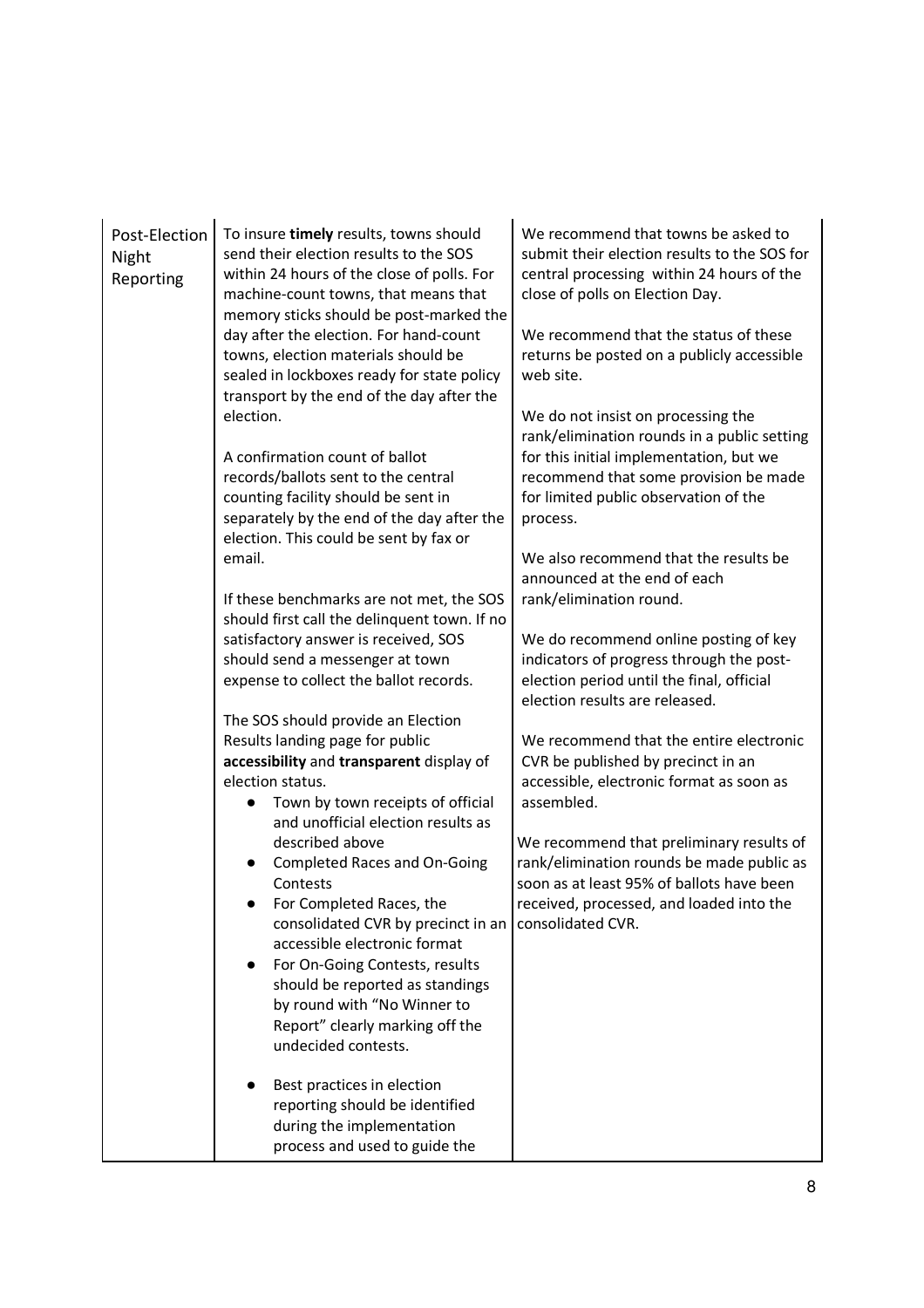design of an online reporting format.

Causes of delays in reporting should be transparent to the public:

- Report late delivery of election materials by towns
- Report actions taken to resolve delays in the delivery of election materials

Note that is it possible for the number of paper ballots not yet received at the central scanning site to be less than the number required to change the outcome of the election. Only 5% of ballots are cast in hand-count towns. If only 2% of them are yet to be turned in AND the margin separating any candidate from any other candidate in any round is greater than 2%, we could proceed to rank/elimination processing without waiting for those missing ballots. Those results would, of course, be unofficial.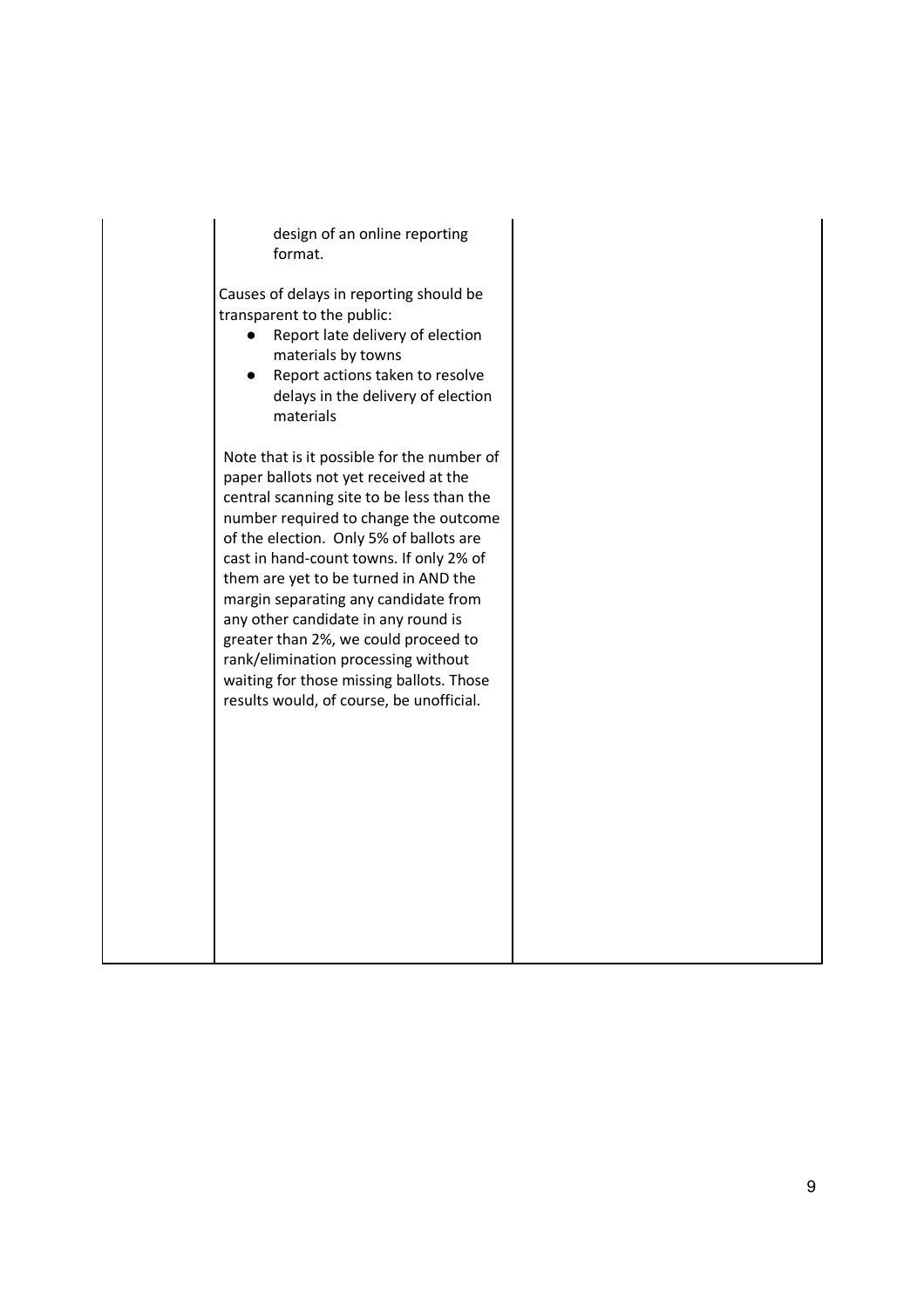| Recounts | Practical design for recounts under<br>RCV depends on transparency. The<br>complete, consolidated CVR must be<br>published in electronic format<br>accessible by candidates, political<br>parties, and interested members of<br>the public.                                                                                                                       | We recommend that recount<br>procedures for RCV contests be<br>developed, tested, and published in<br>advance of the election. (Note that we<br>have conducted initial tests of recount<br>procedures and can supply volunteers<br>for further testing.)                                                                                                                |
|----------|-------------------------------------------------------------------------------------------------------------------------------------------------------------------------------------------------------------------------------------------------------------------------------------------------------------------------------------------------------------------|-------------------------------------------------------------------------------------------------------------------------------------------------------------------------------------------------------------------------------------------------------------------------------------------------------------------------------------------------------------------------|
|          | Current law permits any losing<br>candidate to request a recount. In a<br>ranked choice contest, we expect that<br>most recounts will be requested by the<br>candidate in second place, but<br>recounts may occasionally be<br>requested by candidates who were<br>eliminated by a small margin before<br>the final round and otherwise see a<br>path to victory. | We recommend that the full,<br>consolidated CVR be published in<br>electronic format accessible by<br>candidates, political parties, and<br>interested members of the public.<br>We recommend that ballots from<br>multiple jurisdictions s never be<br>commingled for recounts.                                                                                        |
|          | For the near term, we recommend<br>application of current law to RCV<br>recounts. Candidates may request a<br>recount under the existing<br>margin/deposit schedule. This would<br>include cases where:<br>The candidate was eliminated<br>by a narrow margin in the final<br>round.<br>The candidate was eliminated                                              | Recounts are relatively rare, and the<br>overwhelming majority will be<br>requested by the second-place<br>candidate. Such recounts are similar to<br>recounts in non-RCV races, and we<br>recommend that they be conducted<br>through minor modifications to current<br>recount protocols. Such recounts do not<br>require re-running the rank/elimination<br>process. |
|          | in a previous round by a<br>narrow margin and they might<br>ultimately prevail.<br>The candidate might have<br>prevailed except that another<br>candidate was erroneously<br>eliminated from a prior round.                                                                                                                                                       | Recounts requested by a candidate in<br>the penultimate round will involve three<br>candidates. Recounts in these races will<br>involve validating the cast vote record<br>for those three candidates and re-<br>running the final rounds of<br>rank/elimination processing with a<br>corrected CVR if errors are found.                                                |
|          | For security and chain-of-custody<br>purposes, recount procedures should<br>be designed so that the paper ballot<br>contents of the lockboxes from<br>different jurisdictions are never                                                                                                                                                                           | If four or more candidates must be<br>evaluated in a recount, we recommend<br>a process to verify each town's portion<br>of the consolidate CVR one town at a                                                                                                                                                                                                           |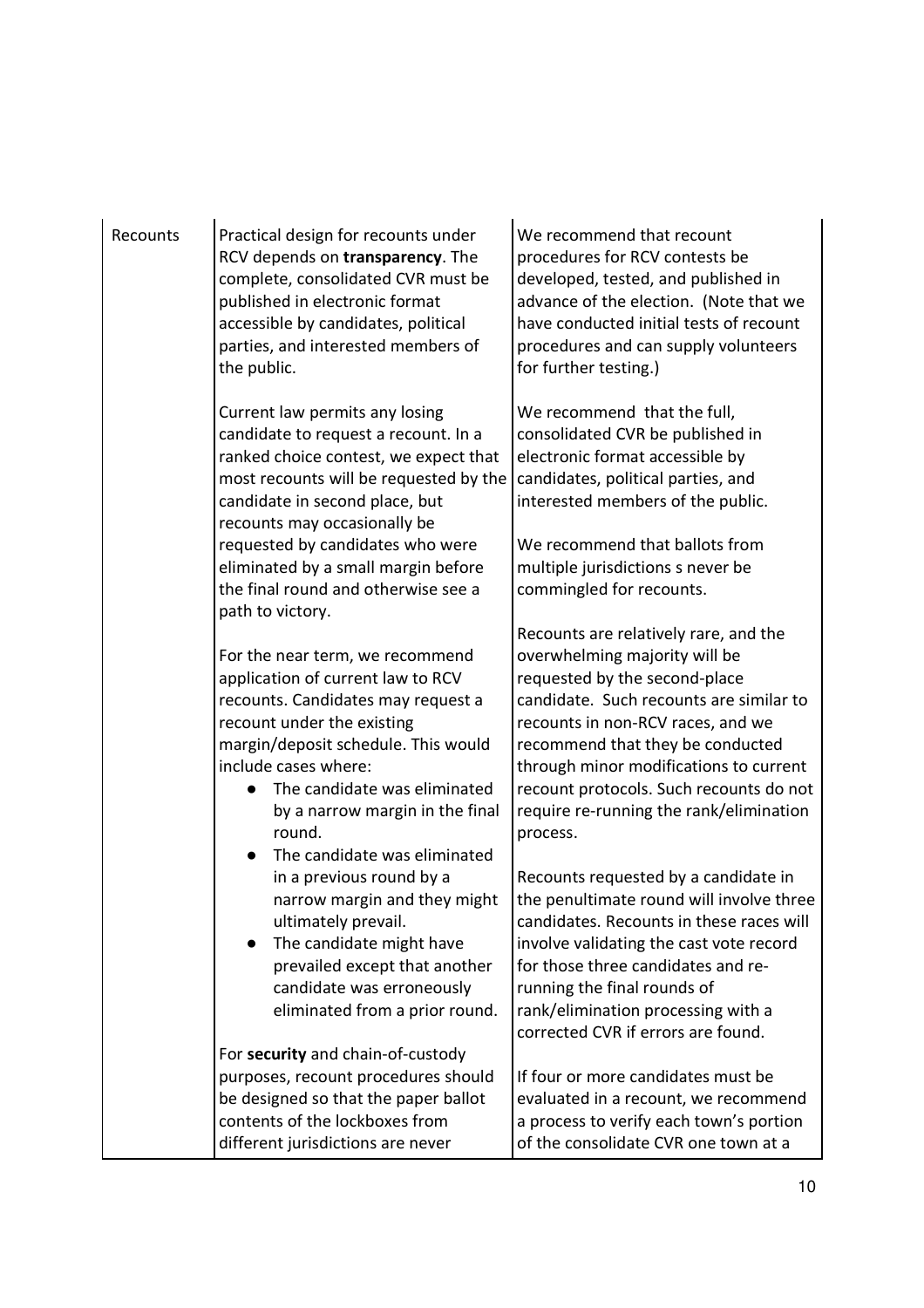| commingled.                                                                                                                                                                                                                                                                                                                                                                                                                                                                              | time. |
|------------------------------------------------------------------------------------------------------------------------------------------------------------------------------------------------------------------------------------------------------------------------------------------------------------------------------------------------------------------------------------------------------------------------------------------------------------------------------------------|-------|
| Recount procedures for RCV contests<br>should be developed, tested, and<br>published in advance of the election.                                                                                                                                                                                                                                                                                                                                                                         |       |
| For security and chain-of-custody<br>purposes, recount procedures should<br>be designed so that the paper ballot<br>contents of the lockboxes are never<br>commingled across towns. The<br>recount should process one town at a<br>time, comparing its contents to the<br>CVR that was used for final<br>rank/elimination processing. This<br>requires that the CVR used for that<br>purpose be capable of generating a<br>report of cast vote records by town,<br>by precinct, by race. |       |
|                                                                                                                                                                                                                                                                                                                                                                                                                                                                                          |       |
|                                                                                                                                                                                                                                                                                                                                                                                                                                                                                          |       |
|                                                                                                                                                                                                                                                                                                                                                                                                                                                                                          |       |